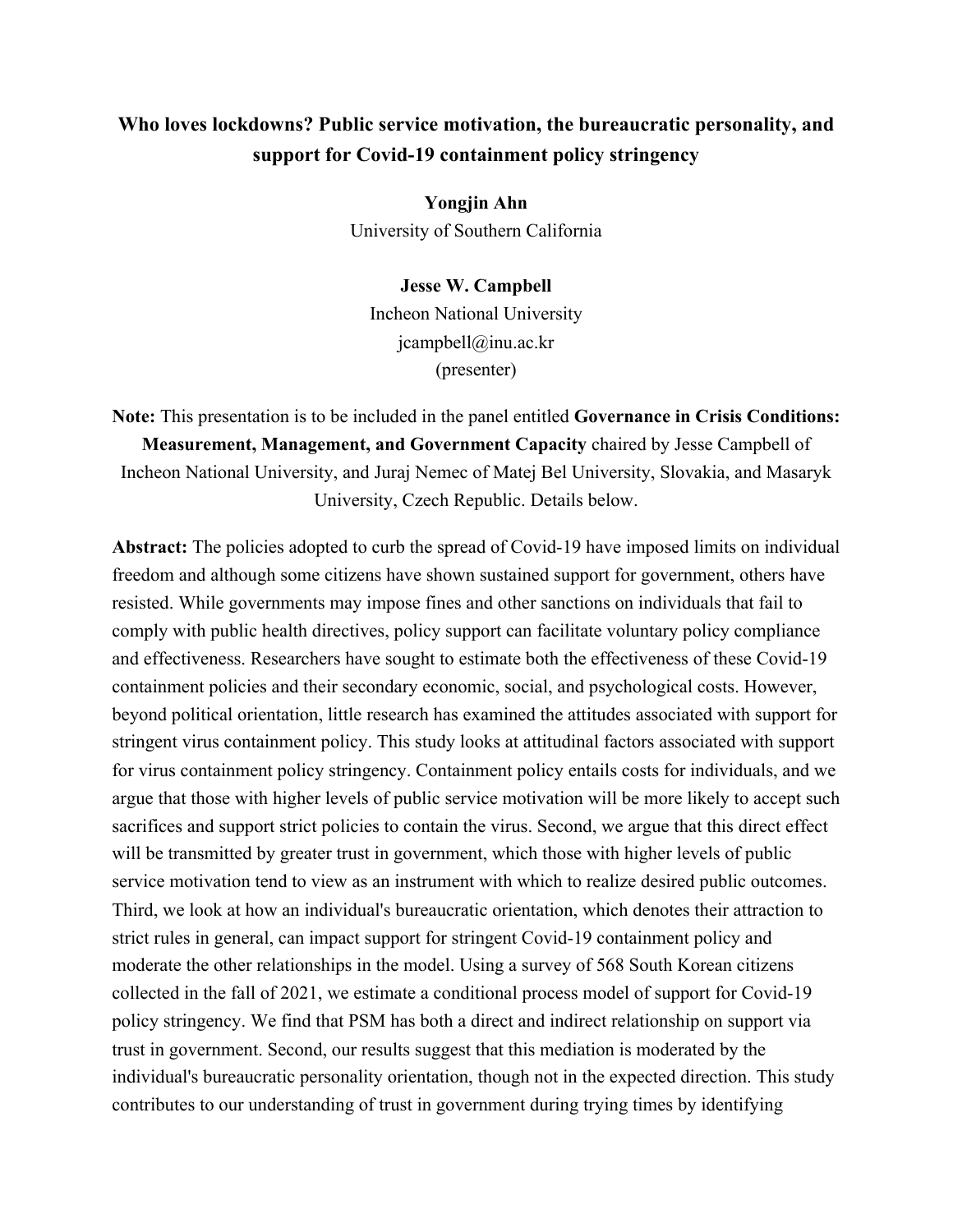individual differences and estimating their impact empirically. We discuss both our contribution the limitations of our study in detail.

**Keywords:** public service motivation, bureaucratic personality, covid-19, policy support, compliance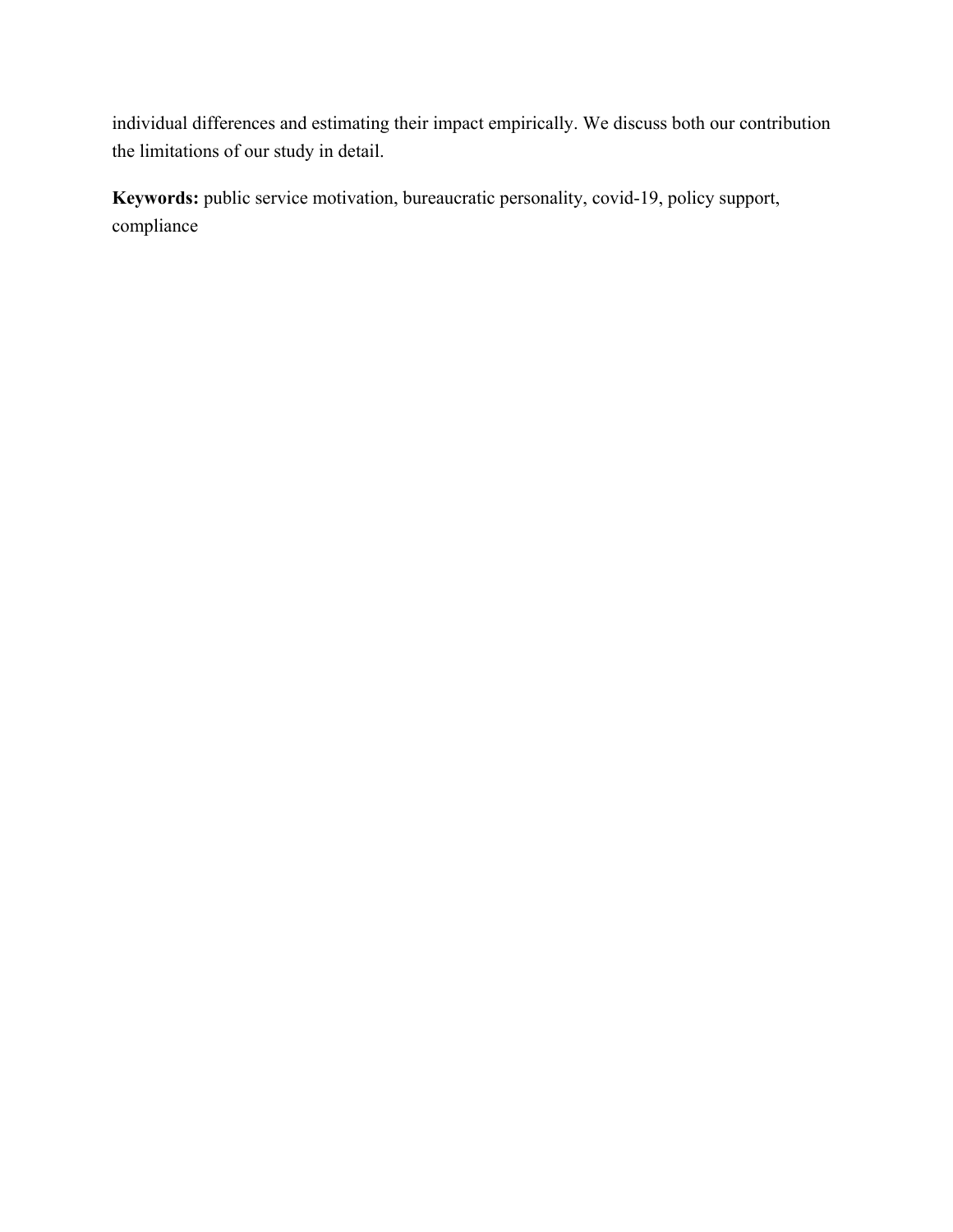# **Governance in Crisis Conditions: Measurement, Management, and Government Capacity**

Section organized for the XXIII Yasin (April) International Academic Conference on Economic and Social Development

Higher School of Economics, Moscow, Russia, April 4-8, 2022

## **Chairs**

Jesse W. Campbell, Incheon National University, South Korea Juraj Nemec, Matej Bel University, Slovakia, and Masaryk University, Czech Republic

#### **Presentations**

*The Impact of COVID-19 on Municipal Finance,* Juraj Nemec, Matej Bel University and Masaryk University, with co-authors Daniel Klimovsky and Vladislav Bukharsky

*Bureaucratic Bashing and Employee Work Attitudes: Evidence from a Natural Experiment,*  Shinwoo Lee, Incheon National University, with co-authors Gordon Abner and Taha Hameduddin

*The Methods of Indicative Evaluation of the Risks of Countries' High-Technology Development in COVID-19 Epoch,* Alexey Barabashev, Higher School of Economics, with co-authors Sergey Zarochintsev and Ivan Makarov

*Who loves lockdowns? Public service motivation, the bureaucratic personality, and support for Covid-19 containment policy stringency*, Jesse Campbell, Incheon National University, with coauthor Yongjin Ahn

## **Section Abstract**

The challenges for contemporary governance are complex, deep rooted, politicized, and urgent. For nearly 2 years, the COVID-19 pandemic has consumed the attention of public administration scholars, the resources of government, and the lives of many citizens around the world. As governments and citizens adjust to life with an endemic virus, it is obvious that the social, economic, and environmental challenges that occupied us before the pandemic have not only persisted, but demand attention with an even greater urgency. While there are neither easy nor obvious solutions to any of these, government has an important role to play in both addressing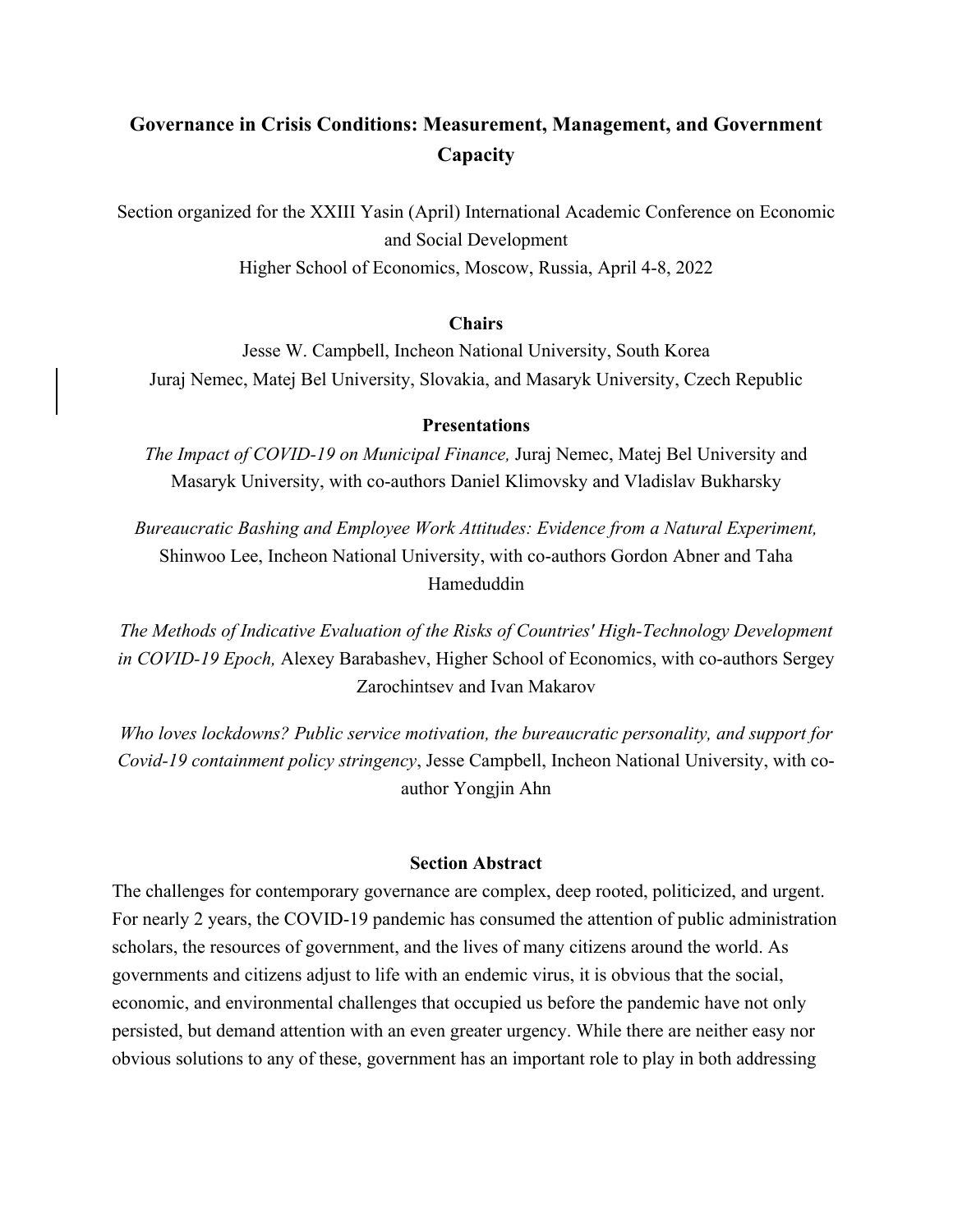them and providing the governance framework necessary to facilitate the involvement of a broad set of critical actors.

The competencies and strategies necessary to deal with persistent turbulent conditions and external shocks are themselves complex and must strike a difficult balance between a number of legitimate values. In the face of turbulent conditions, public managers may instinctively tighten organizational control, embracing a centralized and top-down approach to insulate critical operations and sustain performance (Stazky & Goerdel 2011). However, when turbulence degrades into crisis, centralized, routinized, and efficiency-oriented governance arrangements may prove fragile, with public managers incapable of marshaling the flexibility necessary to successfully cope (Stark 2014). Even as crises become more frequent, the factors that drive government performance in crisis conditions are not fully understood (Boin & Lodge 2016). Government must be resilient, responsive, and sensitive to how the strengths and limitations of its broader operational context (Im & Campbell 2020; Termeer et al. 2015). Moreover, the political dimensions of a crisis cannot be ignored, as even technical performance may prove inadequate in the absence of legitimacy (Boin & Lodge 2016; Christensen, Lægreid, & Rykkja 2016).

Deepening our understanding of performance under sustained turbulence or sudden shocks is likely to assume a more central place in public administration studies. This section brings together an international group of public administration scholars who will present research relevant to the theme of government performance in difficult environments.

## **References**

- Boin, A., & Lodge, M. (2016). Designing Resilient Institutions for Transboundary Crisis Management: A Time for Public Administration. *Public Administration*, *94*(2), 289–298.
- Christensen, T., Lægreid, P., & Rykkja, L. H. (2016). Organizing for Crisis Management: Building Governance Capacity and Legitimacy. *Public Administration Review*, *76*(6), 887– 897.
- Im, T., & Campbell, J. W. (2020). Coordination, Incentives, and Persuasion: South Korea's Comprehensive Approach to COVID-19 Containment. *Korean Journal of Policy Studies*, *35*(3), 119–139.
- Stark, A. (2014). Bureaucratic Values and Resilience: An Exploration of Crisis Management Adaptation. *Public Administration*, *92*(3), 692–706.